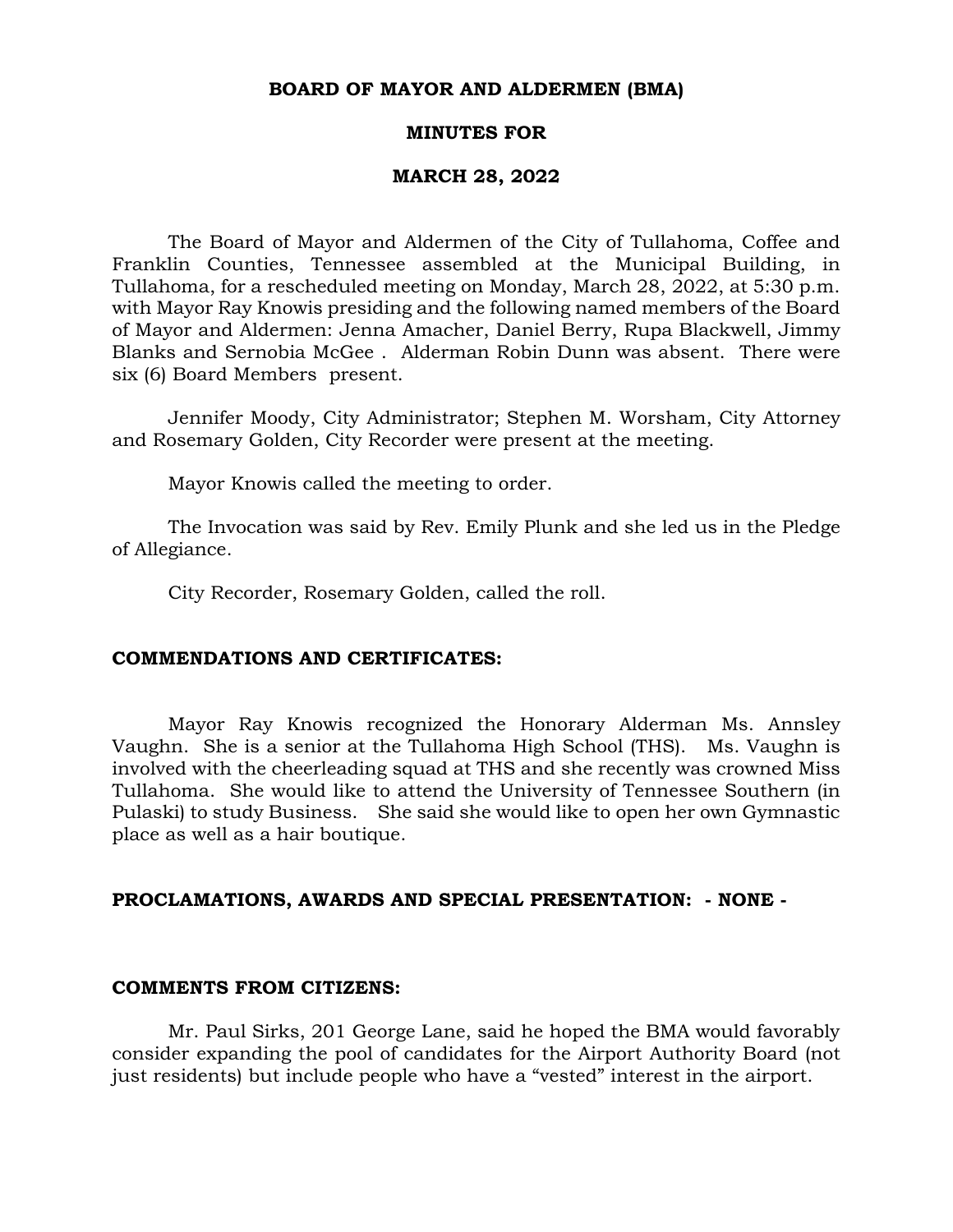## **THE AGENDA WAS PRESENTED FOR APPROVAL, SEEING NO OBJECTION THE AGENDA WAS APPROVED AS PRESENTED.**

### **REPORTS FROM THE MEMBERS OF THE BOARD OF MAYOR AND ALDERMEN**

**ALDERMAN BLACKWELL -** Ms. Blackwell said she attended a Tullahoma Board of Education meeting last week where they honored the Colemans. She stated the Downtown Council / merchants thanked the Rotary Club for their generous donation for the beautification of the downtown area. Ms. Blackwell handed out two brochures regarding what she has been teaching at the local middle schools concerning "Healthy Relationships".

**ALDERMAN DUNN -** Ms. Dunn was absent.

**ALDERMAN MCGEE** - Ms. McGee said she was unable to attend the last Tullahoma Housing Authority meeting. She said the last Coffee County Industrial Development Board luncheon was cancelled. She recently spent some time in the hospital. Ms. McGee said her second annual Easter Egg Hunt will be held on Saturday, April 16, 2022, at 1:00 at the South Jackson Civic Center. This event is being sponsored by the Tullahoma Parks and Recreation Department as well as the South Jackson Civic Center. She stated the Glick and Woods Easter Egg Hunt will be the first weekend in April. The Hands-on-Science Center will also be having an Easter Egg Hunt.

**ALDERMAN BERRY** - Mr. Berry stated he attended a Planning Commission meeting. He said the Sports Council will be having an upcoming meeting on April 9, 2022.

**ALDERMAN AMACHER -** Ms. Amacher said she apologized for her lack of attendance at the Tourism Council meetings. They are normally on the 3rd Thursday of each month at 1:00 and she has been busy with her concrete business. She stated the Coffee County Consolidated Communications Commission meeting will be next week. Ms. Amacher gave her small business "Shout Out" to the Definite Wellness shop located at 401 Wilson Avenue. She said their phone number is (931) 434-0439. Ms. Amacher stated the BMA's Study Session are currently not televised and she would like them to be, for transparency reasons.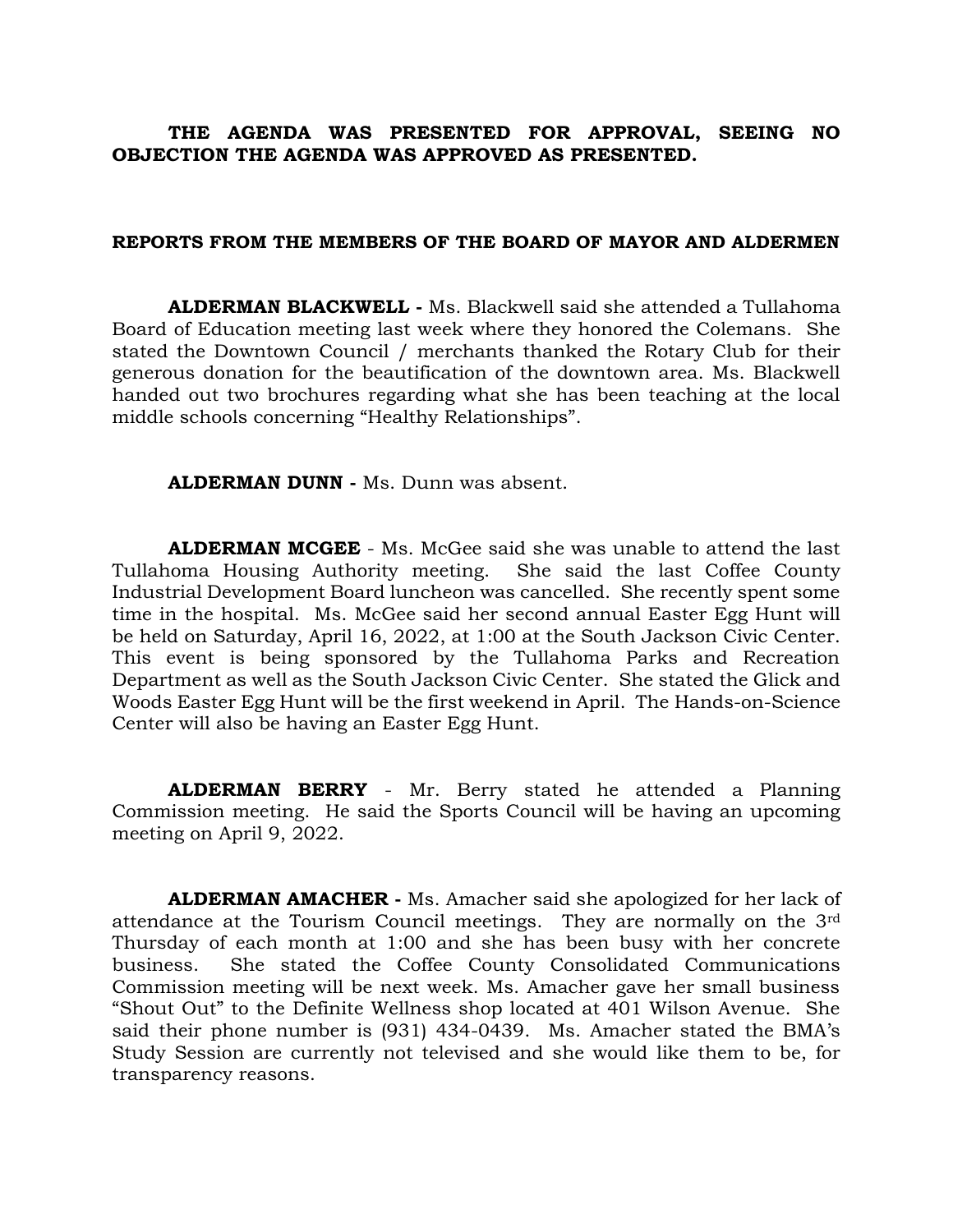**MAYOR PRO TEM BLANKS -** Dr. Blanks stated he had attended both a Tullahoma Utility Authority meeting and a Duck River Utility Commission meeting. Alderman Blanks said, "Shop Tullahoma".

**HONORARY ALDERMAN VAUGHN** - Ms. Vaughn said the Tullahoma High School Prom will be this weekend. She said the THS Digital Arts program has been busy decorating the Gymnasium this week for this special event. She stated the THS seniors will be graduating on Friday, May 13, 2022. She thanked the Distinguished Young Women's organization for their support over the past year. She won that title last year.

**MAYOR RAY KNOWIS -** Mr. Knowis stated he had presented the DKI Restoration Company a certificate on behalf of the Tullahoma Pride Organization for the improvements they made to a building on Atlantic Street. Mayor Knowis said he attended both a Planning Commission meeting and a recent ceremony to promote several Tullahoma Fireman.

 **CITY ATTORNEY -** Mr. Stephen M. Worsham stated he is working on several items for the City. He said he recently attended a seminar for municipal attorneys in Brentwood and they discussed various topics.

**CITY ADMINISTRATOR –** Ms. Jennifer Moody reported (our Resolution No. 1889) an amendment to our Charter regarding how our delinquent taxes are collected has been passed by our legislators however there is still another step that needs to be taken. She stated there has been a special call meeting set for the Tullahoma Health, Educational and Housing Facility Board on Tuesday, April 5, 2022, at 7:00 am at the D.W. Wilson Community Center to discuss a payment-in-lieu of tax lease request from the Tullahoma Village Community Partners, LP. Ms. Moody stated the opening day for the Tullahoma Farmer's Market will be Monday, April 3, 2022, from 3:00pm to 7:00pm at the South Jackson Civic Center. They are scheduled to be there each Monday thereafter until the end of October. The City Employee service awards luncheon is scheduled for Thursday, May 5, 2022, at 11:30. Ms. Moody will be out of the office this Monday; she will be on an interview panel assisting MTAS with the recruitment of a new City Manager for Signal Mountain. Ms. Moody said both Jordan Wilkins and her will be out of the office attending the Tennessee City Managers seminar next week on Wednesday thru Friday.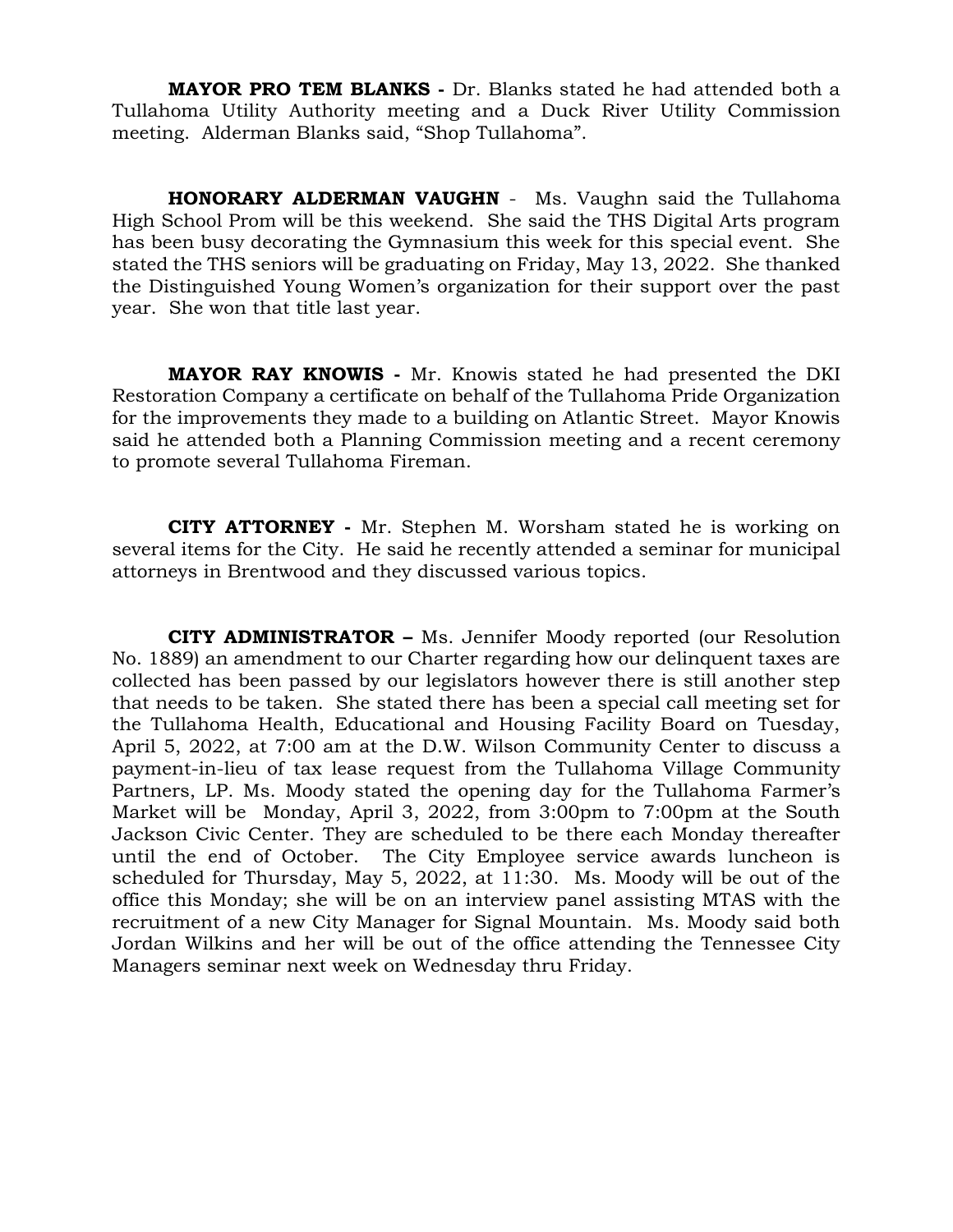## **CONSENT AGENDA:**

**ITEM NO. 22-39– MINUTES OF THE MARCH 15, 2022, REGULAR MEETING.**

**ITEM NO. 22-40– RENEWAL OF A 5-YEAR LEASE FOR POSTAGE MACHINE WITH PITNEY BOWES FOR \$8,461.80.** 

**ITEM NO. 22-41– APPROVE THE AGREEMENT WITH AVAZA TO PROVIDE INTERPRETATION AND TRANSLATION SERVICES UNDER THE STATE CONTRACT. AN INITIAL \$200 ONE-TIME REGISTRATION FEE IS REQUIRED AND THE COST FOR THE PROGRAM IS BASED ON USAGE**

**ITEM NO. 22-42– ANNOUNCE A VACANCY ON THE TULLAHOMA AIRPORT AUTHORITY BOARD AND TO CONSIDER APPLICATIONS FROM INTERESTED CITIZENS TO SERVE THE REMAINDER OF THE UNEXPIRED TERM ENDING FEBRUARY 27, 2026.**

Mayor Ray Knowis read the captions for the items on the Consent Agenda.

A motion was made by Alderman Blackwell and seconded by Alderman Berry to approve the items listed above on the consent agenda.

On roll call all members present voted aye and it was so ordered.

**UNFINISHED BUSINESS: - NONE -**

**NEW BUSINESS:**

**ORDINANCE No. 1574- AN ORDINANCE OF THE CITY OF TULLAHOMA, TENNESSEE TO AMEND SECTION 2-106 (RESIDENCE REQUIREMENTS FOR APPOINTEES) OF TITLE 2 (BOARDS AND COMMISSIONS) OF THE TULLAHOMA MUNICIPAL CODE TO ALLOW CONSIDERATION OF NON-RESIDENTS HOLDING A VESTED INTEREST IN THE TULLAHOMA MUNICIPAL AIRPORT AS APPOINTEES TO THE TULLAHOMA AIRPORT AUTHORITY BOARD,** for approval on the first of two readings**.**

Mayor Ray Knowis read the caption for Ordinance No. 1574 and he stated the information can be found starting on page 53 of tonight's agenda.

This item failed for a lack of a motion.